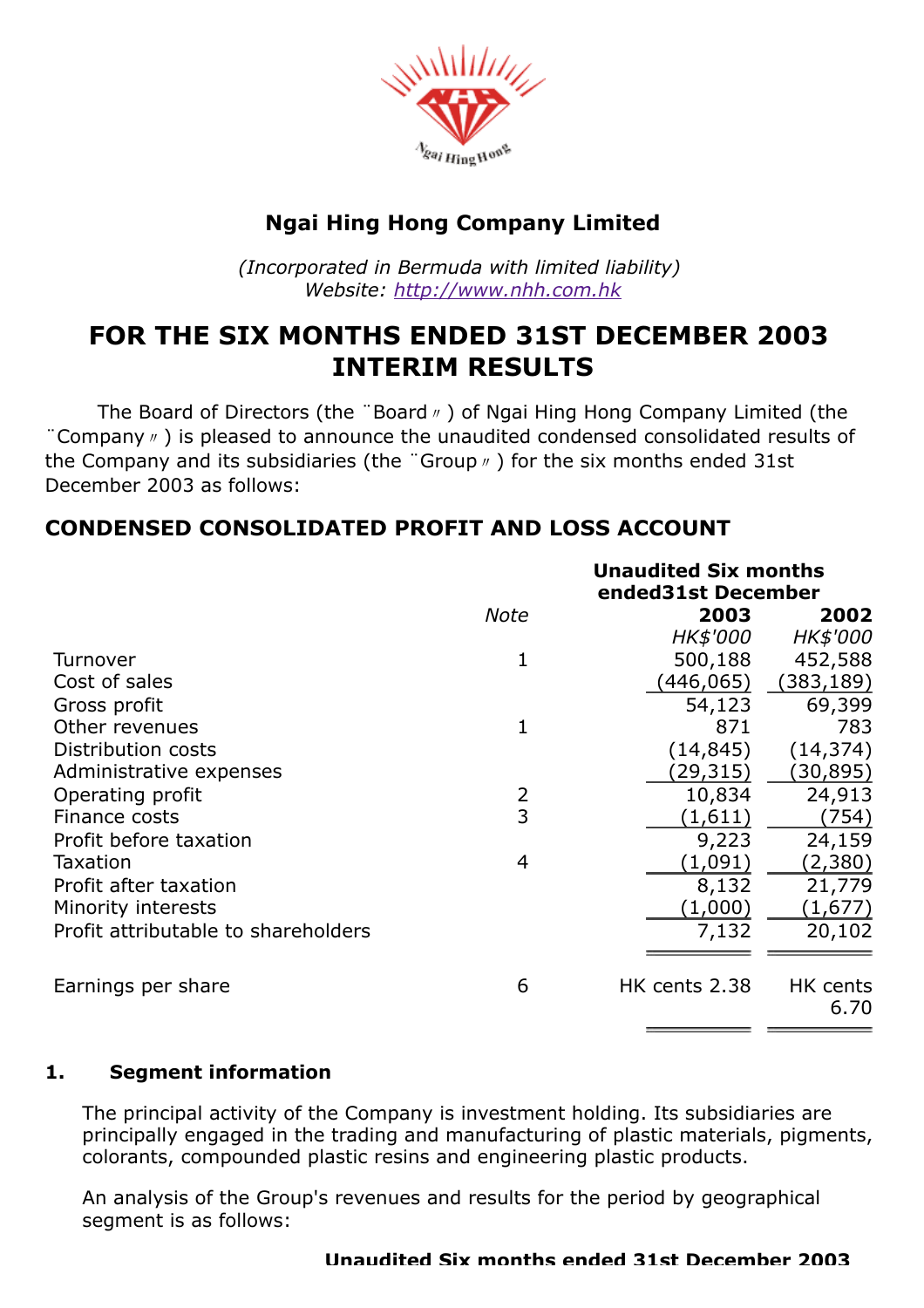|                                        | <b>Hong Kong</b> | <b>The People's Elimination</b><br><b>Republic of</b><br><b>China excluding</b><br><b>Hong Kong</b><br>("PRC <sub>"</sub> ) |                 | Group           |
|----------------------------------------|------------------|-----------------------------------------------------------------------------------------------------------------------------|-----------------|-----------------|
|                                        | HK\$'000         | HK\$'000                                                                                                                    | <i>HK\$'000</i> | <b>HK\$'000</b> |
| Turnover                               | 451,903          | 112,027                                                                                                                     | (63, 742)       | 500,188         |
| Other revenues                         | 753              | 118                                                                                                                         |                 | 871             |
| Total revenues                         | 452,656          | 112,145                                                                                                                     | (63, 742)       | 501,059         |
| Segment results                        | 4,364            | 5,563                                                                                                                       |                 | 9,927           |
| Unallocated costs                      |                  |                                                                                                                             |                 | (704)           |
| Profit before<br>taxation              |                  |                                                                                                                             |                 | 9,223           |
| Taxation                               |                  |                                                                                                                             |                 | (1,091)         |
| Profit after taxation                  |                  |                                                                                                                             |                 | 8,132           |
| Minority interests                     |                  |                                                                                                                             |                 | (1,000)         |
| Profit attributable to<br>shareholders |                  |                                                                                                                             |                 | 7,132           |

Unaudited Six months ended 31st December 2003

|                                                                                                               | Unaudited Six months ended 31st December 2002<br><b>Hong Kong</b> | <b>PRC</b>                        | <b>Elimination</b>  | Group                                                  |
|---------------------------------------------------------------------------------------------------------------|-------------------------------------------------------------------|-----------------------------------|---------------------|--------------------------------------------------------|
|                                                                                                               | HK\$'000                                                          | <b>HK\$'000</b>                   | <b>HK\$'000</b>     | HK\$'000                                               |
| Turnover<br>Other revenues<br><b>Total revenues</b><br>Segment results<br>Unallocated costs<br>Profit before  | 426,471<br>728<br>427,199<br>16,595                               | 122,424<br>55<br>122,479<br>8,157 | (96, 307)<br>96,307 | 452,588<br>783<br>453,371<br>24,752<br>(593)<br>24,159 |
| taxation<br>Taxation<br>Profit after taxation<br>Minority interests<br>Profit attributable to<br>shareholders |                                                                   |                                   |                     | (2,380)<br>21,779<br>(1,677)<br>20,102                 |

Turnover and segment results are presented based on the operating locations of group companies. Unallocated costs represent corporate expenses.

All the Group's turnover and operating profit are attributable to the manufacturing and trading of plastic products and accordingly no analysis of the Group's turnover and contribution to operating profit by business segment is provided.

# 2. Operating profit

Operating profit is stated after crediting and charging the following:

#### Unaudited Six months ended 31st December 2003 2002 HK\$'000 HK\$'000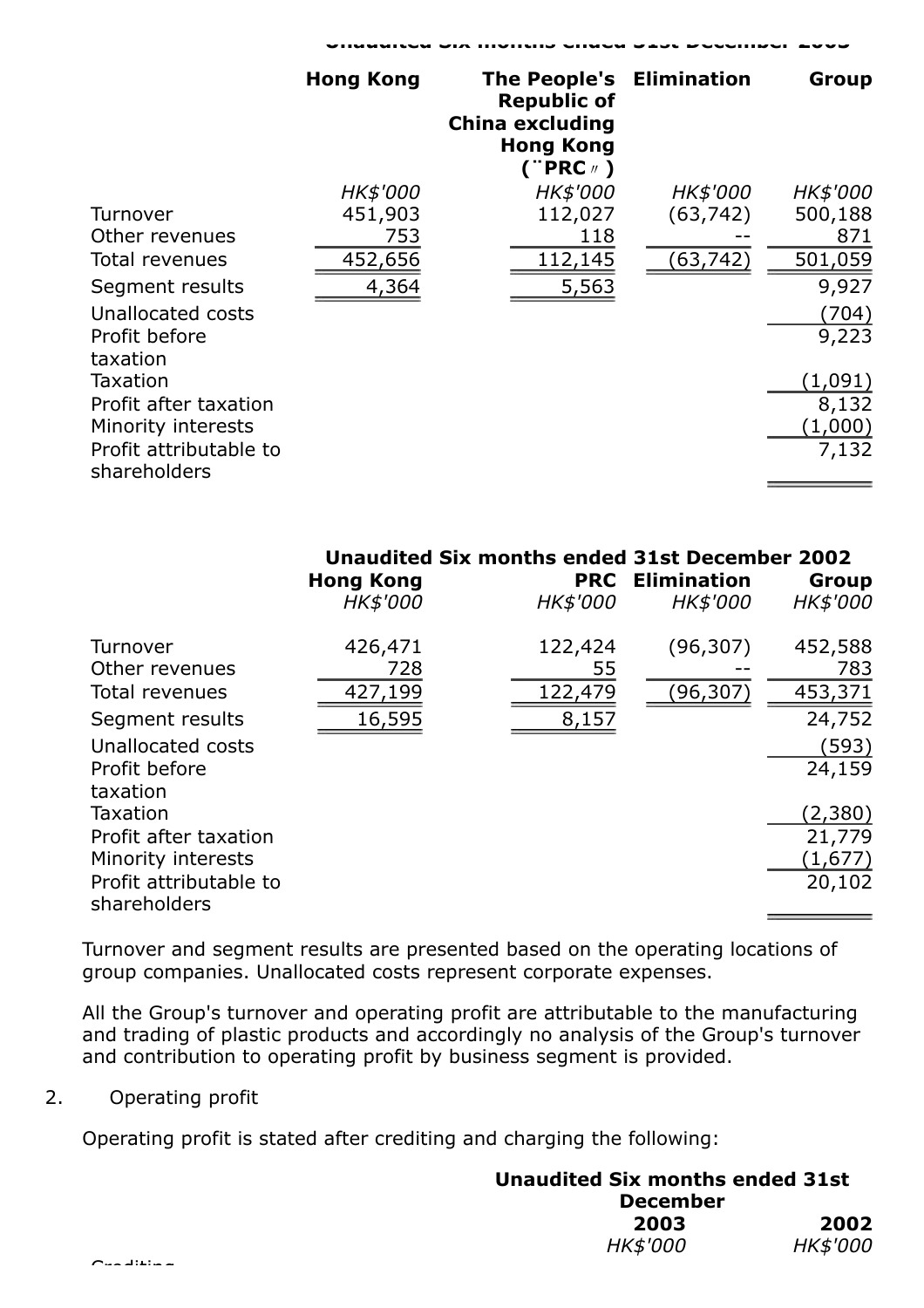| Crediting                        |       |       |
|----------------------------------|-------|-------|
| Gain on disposal of fixed assets | 462   | 124   |
| Charging                         |       |       |
| Depreciation:                    |       |       |
| Owned fixed assets               | 4,922 | 3,324 |
| Leased fixed assets              | 1,389 |       |
|                                  |       |       |

#### 3. Finance costs

|                                                                   | <b>Unaudited Six months ended 31st</b><br><b>December</b> |          |
|-------------------------------------------------------------------|-----------------------------------------------------------|----------|
|                                                                   | 2003                                                      | 2002     |
|                                                                   | <b>HK\$'000</b>                                           | HK\$'000 |
| Interest on bank borrowings wholly<br>repayable within five years | 1,359                                                     | 738      |
| Interest element of finance leases                                | 252                                                       | 16       |
|                                                                   | 1,611                                                     | 754      |

## 4. Taxation

Hong Kong profits tax has been provided at the rate of 17.5% (2002: 16.0%) on the estimated assessable profit for the period. The Groupˇs subsidiaries operating in the PRC are fully exempted from PRC income tax for two years starting from their first profit-making years and are entitled to a 50% income tax reduction for a further three years. These subsidiaries either have no assessable income or are exempted from PRC income tax and accordingly no provision for PRC taxation has been made in the accounts.

The amount of taxation charged to the consolidated profit and loss account represents:

|                       | <b>Unaudited Six months ended 31st</b><br><b>December</b> |          |
|-----------------------|-----------------------------------------------------------|----------|
|                       | 2003                                                      | 2002     |
|                       | HK\$ 000                                                  | HK\$ 000 |
| Hong Kong profits tax | 1,100                                                     | 2,380    |
| Deferred taxation     | q                                                         |          |
|                       |                                                           | 2,380    |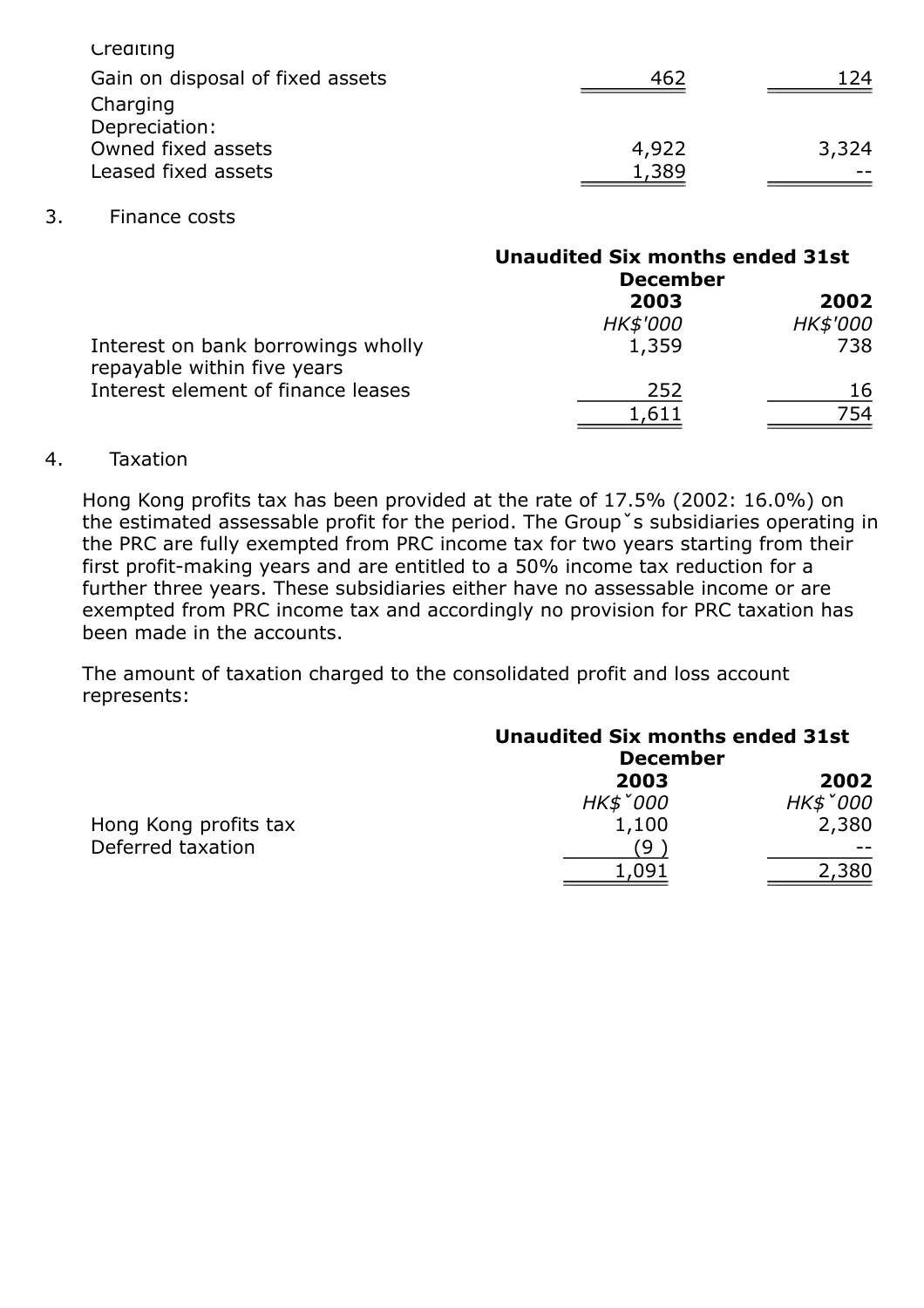## 5. Dividends

The directors declare an interim dividend of HK 1.0 cent per share for the period (2002: HK 3.0 cents).

## 6. Earnings per share

The calculation of basic earnings per share is based on the Group's profit attributable to shareholders of HK\$7,132,000 (2002: HK\$20,120,000) and 300,000,000 (2002: 300,000,000) ordinary shares in issue during the period. Diluted earnings per share for the periods are not disclosed as there were no dilutive potential ordinary shares.

# Interim dividend

The directors are pleased to declare an interim dividend of Hong Kong 1.0 cent per share for the six months ended 31st December 2003 to members whose names appear on the Register of Members on 8th April 2004. The dividend will be paid on or before 16th April 2004.

# CLOSURE OF REGISTER OF MEMBERS

The Register of Members of the Company will be closed from Tuesday, 6th April 2004 to Thursday, 8th April 2004 (both dates inclusive) during which period no transfer of shares will be registered. In order to qualify for the interim dividend, all properly completed transfer forms accompanied by the relevant share certificates must be lodged with the Company's Branch Registrars in Hong Kong, Abacus Share Registrars Limited, G/F, Bank of East Asia Harbour View Centre, 56 Gloucester Road, Wanchai, Hong Kong not later than 4:30 p.m. on Friday, 2nd April 2004.

# BUSINESS REVIEW AND PROSPECTS

For the six months ended 31st December 2003, the Group recorded a turnover of HK\$500,188,000 (2002: HK\$452,588,000). Profit attributable to shareholders amounted to HK\$7,132,000 compared to HK\$20,102,000 recorded in the corresponding period last year. Earnings for the period amounted to HK 2.38 cents (2002: HK 6.70 cents) per share. The Board has recommended an interim dividend of HK 1.0 cent per share (2002: HK 3.0 cents).

The persistent slow recovery of the global economy and the negative impact of the Severe Acute Respiratory Syndrome (¨SARS〃) outbreak continued to dampen the overall global business environment during the period under review, which had inevitably affected the Groupˇs business activities. With the efforts of its experienced management, the Group implemented a series of flexible business strategies to boost its performance in such difficult trading climate. As a result of its effort, the turnover for the first-half recorded a 10.5% rise over the same period last year. The improvement was largely contributed by the satisfactory growth in the sales of the Group s plastic trading business.

In recent years, the Group has placed special emphasis in the development of high profit margin colourant and engineering plastics businesses. Coupled with the full operations at its Qingdao plant and the broadening of major customer base by its dedicated sales team, the Group's sales and marketing effort in the northern China market had resulted in positive sales contribution to the Groupˇs performance as compared to the same period last year. To cater for the increasing market needs, the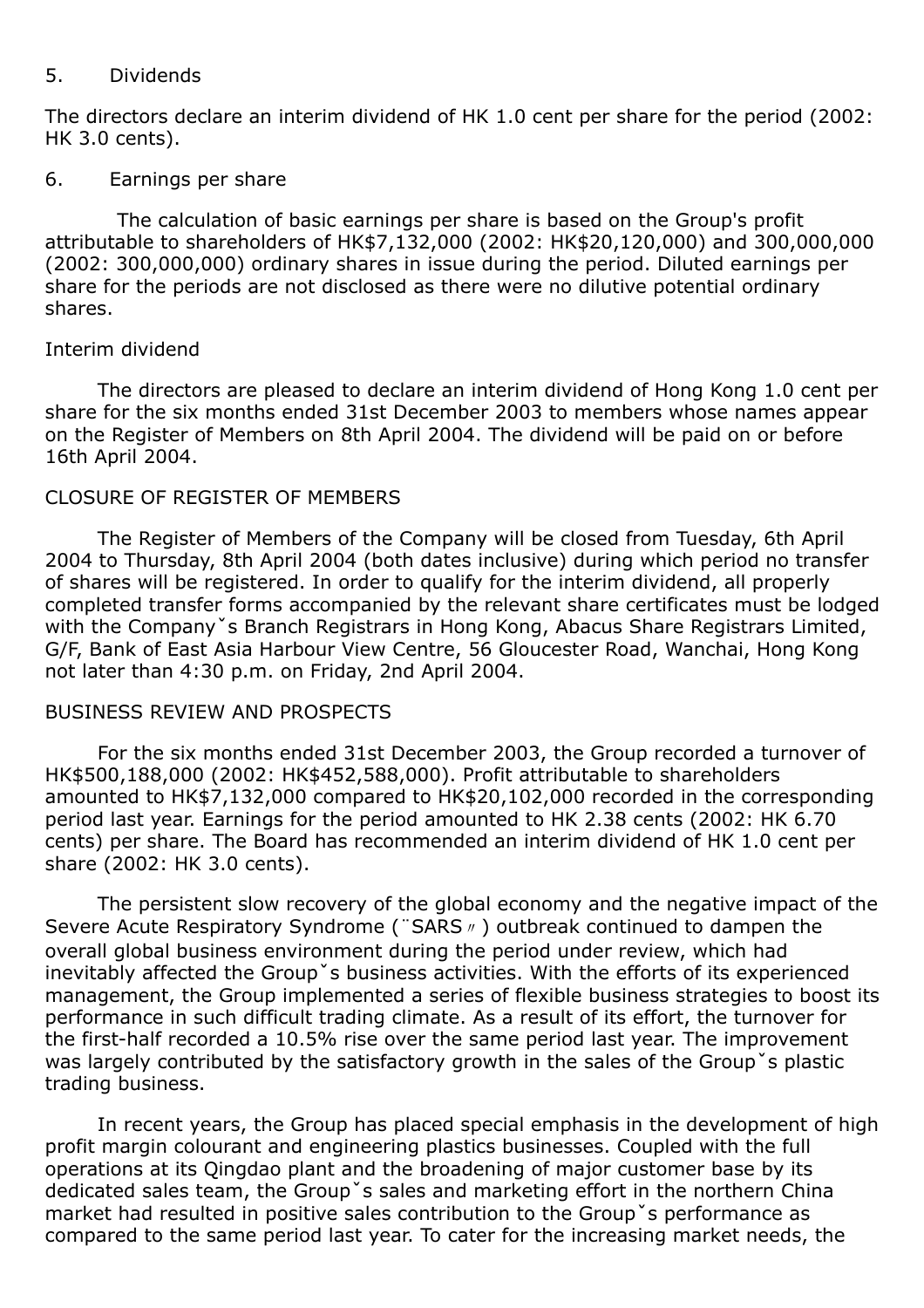Group had expanded its production capacity by commencing the operations of its manufacturing plants in Shanghai and Hong Kong in 2003. However, the manufacturing overheads also increased, and was at a much faster pace than that of the market demand, leading to a decline in the Groupˇs overall profit margins. Nonetheless, the business sentiment in the manufacturing sector in the region is evidently more vibrant today than that in past years, and the Group expects that its profit margins in the foreseeable future would have substantial improvement.

In the first quarter of the current financial year, the Group had to deal with the prudent ordering pattern adopted by its customer due to the extreme impact of SARS, which resulted in the reduction of export orders. However, with the price competitive products mastered by the Group and the fallout of SARS impact to the market, sales in the second quarter surged and the trading business recorded a 12.9% increase in turnover over the corresponding period last year, despite the reduction in the profit margins of the Groupˇs trading activities.

Ngai Hing (GZFTZ) Trading Co., Ltd., a subsidiary of the Group, which aimed to penetrate into the PRCˇs plastic materials trading market, starting to generate revenues for the Group. Hence, the Group will continue to develop its customer network in southern China, and has plans to set up representative offices in other major cities for further expansion of its trading activities.

To capitalise on its enlarged production capacities, the Group will enhance its sales and marketing push to strengthen its customer base and achieve better utilisation of its production facilities, enhancing the cost effectiveness of its overall operations and production.

The Group is highly confident in the PRC market as supported by the accession of PRC to WTO and its Closer Economic Partnership Arrangement (CEPA) with Hong Kong. To capture every opportunity arising from these opportunities, the Group will actively explore potential business opportunities by leveraging its well established foundations, quality products and services.

#### LIQUIDITY AND FINANCIAL RESOURCES

The Group generally finances its operations with internally generated cashflow and banking facilities provided by its principal bankers. As at 31st December 2003, the Group has available aggregate bank loan facilities of approximately HK\$160,229,000, of which HK\$88,648,000 have been utilised and were secured by corporate guarantee issued by the Company and legal charges on certain leasehold land and buildings in the PRC and Hong Kong owned by the Group. The Group's cash and bank balances and short term bank deposits as at 31st December 2003 amounted to approximately HK\$52,373,000. The Group's gearing ratio as at 31st December 2003 was approximately 37.6%, based on the total bank borrowings of approximately HK\$88,648,000, together with obligations under finance leases of HK\$17,750,000 and the shareholders' funds of approximately HK\$282,854,000. As the Group's borrowings and cash balances are primarily denominated in Hong Kong dollars, the Group has no significant exposure to foreign currency fluctuations.

#### CONTINGENT LIABILITIES AND COMMITMENTS

As at 31st December 2003, the Company had contingent liabilities in relation to corporate guarantee for the due performance of a subsidiary under a contract manufacturing agreement to the extent of HK\$20,000,000 and corporate guarantees given to banks for banking facilities granted to its subsidiaries to the extent of approximately HK\$196,000,000.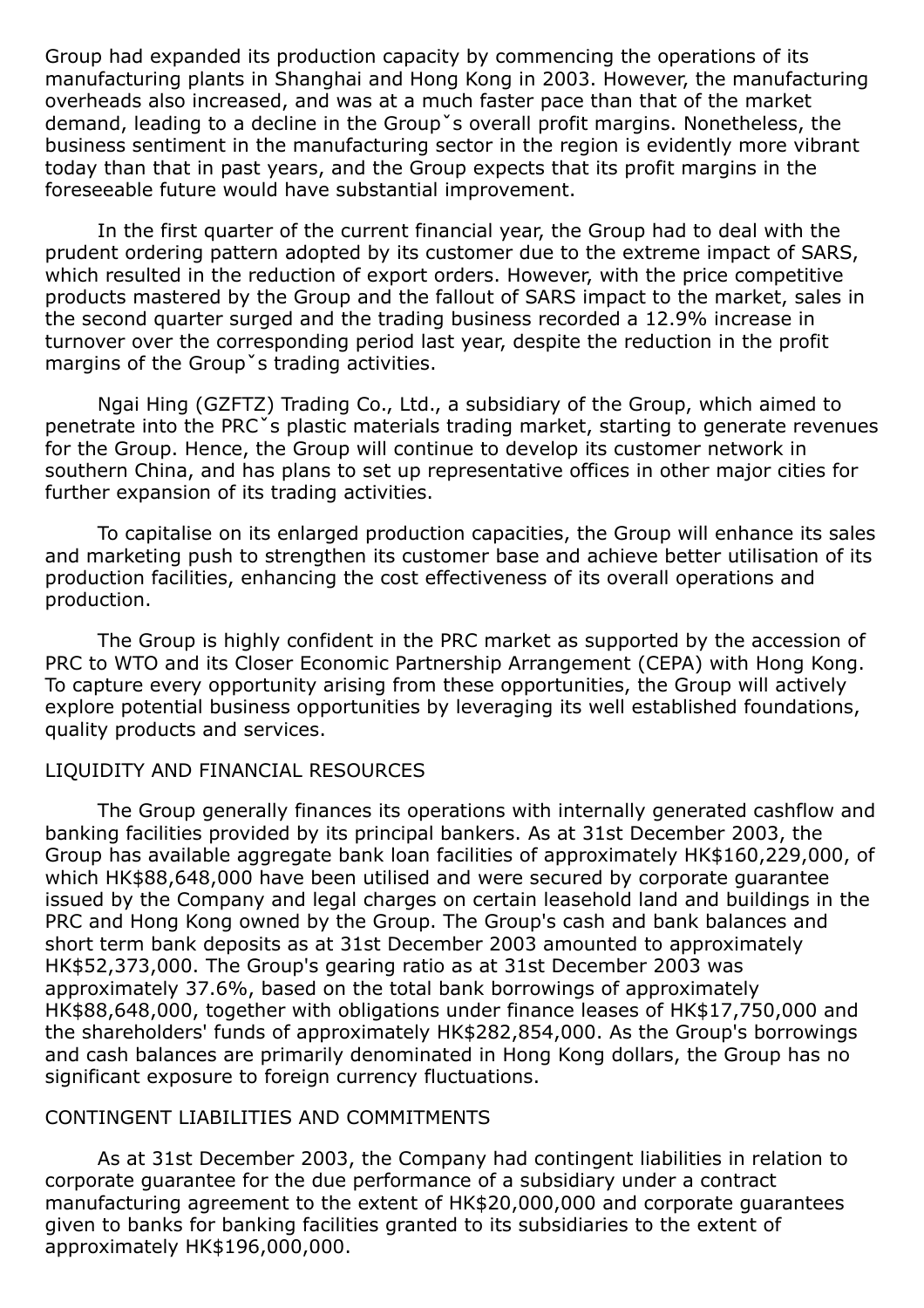In April 2003, a customer (the "Customer <sup>n</sup>) issued a Writ of Summons in the High Court of the Hong Kong Special Administrative Region against a subsidiary of the Company (the ¨Subsidiary〃) and filed a Statement of Claim in June 2003 claiming against the Subsidiary for US\$589,590.53 (the "Claim ø) for losses and damages alleged to have been suffered by the Customer as a result of alleged breach of contract entered into between the Customer and the Subsidiary for goods sold by the Subsidiary to the Customer. On the basis of independent legal advice obtained, the Subsidiary has (i) filed a defence and counterclaim to the Claim and (ii) taken out Third Party Proceedings against the supplier of the subject goods. In the opinion of the Directors, the Subsidiary is unlikely to suffer any loss for the Claim and no provision is considered necessary.

As at 31st December 2003, the Group had capital commitments for property, plant and equipment contracted but not provided for amounting to HK\$4,276,000.

#### EMPLOYEE INFORMATION

As at 31st December 2003, the Group employed a total of approximately 800 fulltime employees. The Group's emolument policies are formulated on the performance of individual employees and are reviewed annually. The Group has introduced an incentive scheme which is geared to the profit of the Group and the performance of its employees, as an incentive to motivate its employees to increase their contribution to the Group. The Group also provides social and medical insurance coverage, and provident fund scheme (as the case may be) to its employees depending on the location of such employees.

Purchase, sale and redemption of the Companyˇs listed securities

The Company has not redeemed any of its shares during the period. Neither the Company nor any of its subsidiaries has purchased or sold any of the Company's listed securities during the period.

#### Compliance with the Code of Best Practice

In the opinion of the Directors, the Company has complied with Appendix 14 of the Rules Governing the Listing of Securities on The Stock Exchange of Hong Kong Limited (¨HKSE〃) throughout the six months period ended 31st December 2003 except that the term of office for the Independent Non-executive Directors of the Company are subject to retirement by rotation and re-election at the Annual General Meeting in accordance with the Company's Bye-laws. This does not comply with Paragraph 7 of the Code of Best Practice which suggests that Independent Non-executive Directors should be appointed for a specific term.

#### Audit Committee

The written terms of reference which describe the authority and duties of the Audit Committee were prepared and adopted with reference to ¨A Guide for The Formation of An Audit Committee〃 published by the Hong Kong Society of Accountants.

The Audit Committee provides an important link between the Board of Directors and the Companyˇs auditors in matters coming within the scope of the group audit. It also reviews the effectiveness of the external audit and of internal controls and risk evaluation. The Audit Committee comprises two independent non-executive directors, namely Mr HO Wai Chi, Paul and Mr FONG Pong Hing. The Audit Committee has reviewed with management the accounting principles and practices adopted by the Group and discussed internal controls and financial reporting matters including a review